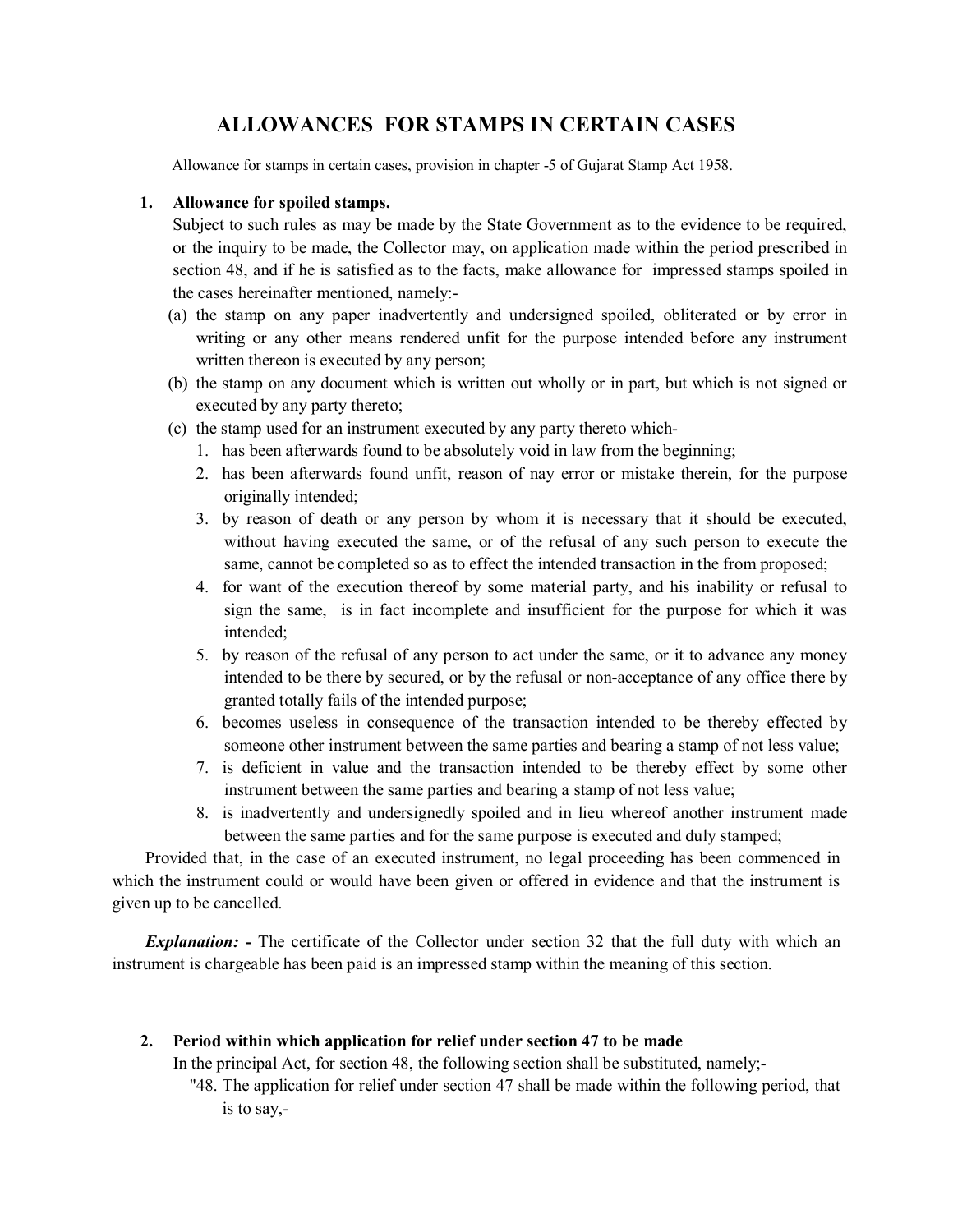- (a) in the cases mentioned in sub-clause (5) of clause(c), within six months from the date of execution of the instruments;
- (b) in the case of an instrument substituted by another and not presented for cancellation, within six months from the date of execution of the substituting instrument
- (c) In all other cases, within six months from the date of purchase of impressed stamps."

# 3. Allowance for spoiled or misused stamp- how to be made

In any case in which allowance is made for spoiled or misused stamps the Collector may give in lieu thereof-

- (a) other stamps of the same description and value; or,
- (b) if required and he thinks fit, stamps of any other description to the same amount in value; or,
- (c) at his discription, the same value in money, deducting ten naye paise for each rupee or fraction a rupee

# 4. Invalidation of stamps and savings.

In the principal Act, after section 52 B, the following section shall be inserted, namely:-

"52C. Notwithstanding any thing contained in section 47, 50, 51 and 52,-

- (a) Any impressed stamps which have been purchased on or after the date of commencement of the Bombay Stamp (Gujarat Amendment) Act, 2001 (hereinafter referred to as "the said date") shall be used or presented for claiming allowance within a period of six months from the date of purchase. Any such stamps which have not been used or no allowance has been claimed in respect thereof within the period of six months from the date of purchase shall be rendered invalid;
- (b) any impressed stamps which have been purchased but have not been used or no allowance has been claimed in respect thereof before the said date, may be used r presented for claiming the allowance under the relevant provisions of the Act within a period of six months from the said date. The stamp which have not been used or presented within the aforesaid period of six months shall be rendered invalid."

Powers delegated for Refund of stamps:-

 By Government Resolution Dated 23/04/1987 Powers delegated for Refund of stamps:-

- (1) Up to Amount Rs. 1000/- mamlatdar.
- (2) Up to Amount Rs. 3000/- Prant Officer.
- (3) Collectors has powers for any amount.